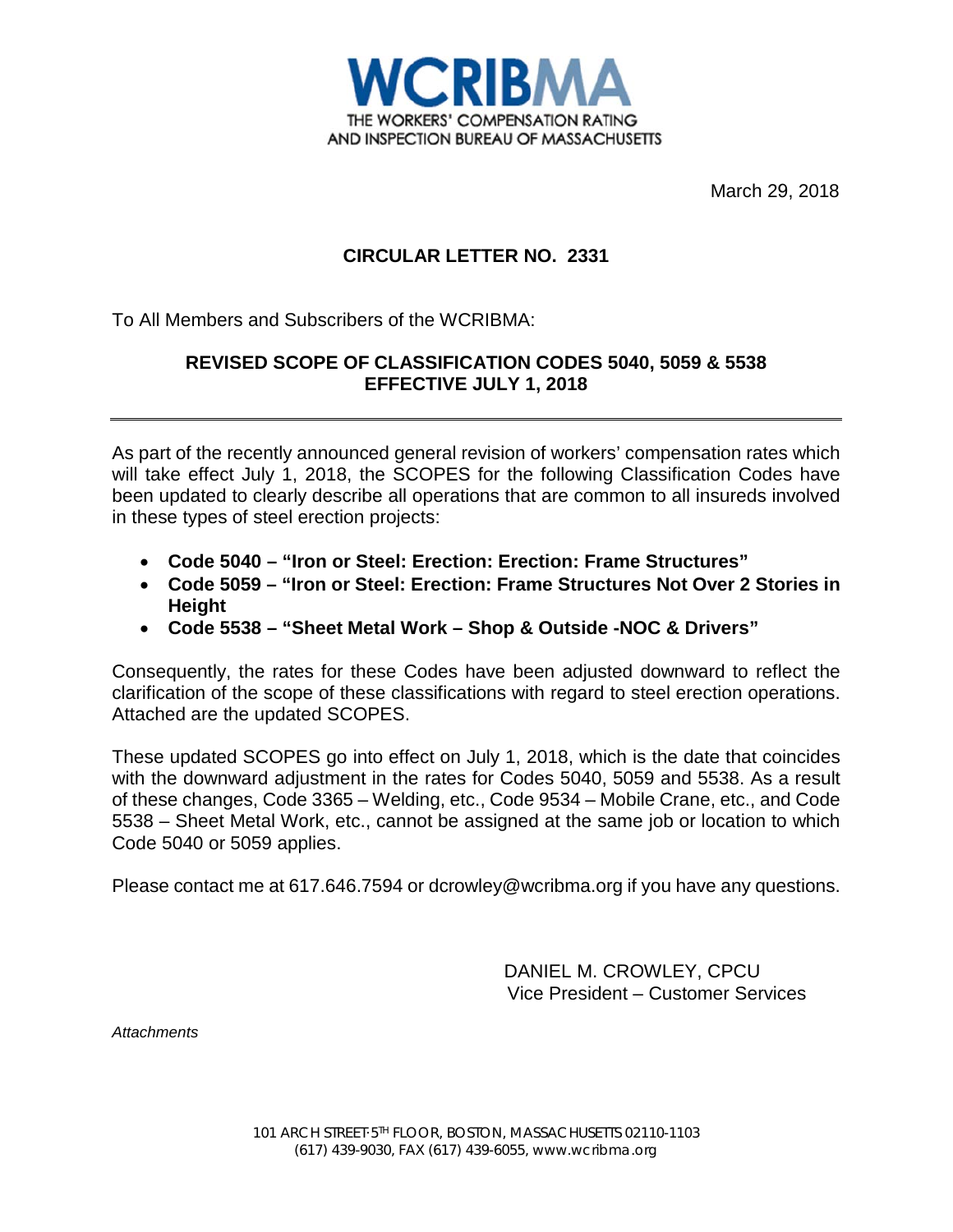# **Scope of Code 5040**

### **SOURCE: NCCI Scopes Manual**

### **Description:**

SCOPE: Code 5040 is applied to insureds engaged in the erection of iron or steel frame structures including assembling or fabricating at the job site. It contemplates the raising of the structural members into place using a crane or boom and securing by bolting, welding or riveting the frame or skeleton of buildings in excess of two stories in height, i.e., hotels, apartment houses, office buildings, automobile parking garages, factories, warehouses, etc. Specialist contractors engaged in the erection of concrete structural beams or girders, which have been cast by others, also fall within the scope of this classification as well as specialist contractors engaged in the connecting of bar joists to the steel framework.

Code 5040 also is applied to specialist contractors engaged in the erection of new exterior iron or steel balconies, fire escapes, staircases and fireproof shutters regardless of type of structure. It contemplates the hoisting of prefabricated sections and securing by bolting, welding or riveting. Staircase erection by specialists ordinarily is undertaken after the structural steel frame is completed but prior to wall erection. The replacement of old iron or steel on the exterior of buildings, i.e., balconies, fire escapes and fireproof shutters, falls within the scope of this classification. Code 5040 additionally is applied to insureds engaged in the erection of iron or steel bridges or other bridges where the operations involve the erection of structural steel trusses, columns, or I-beams and steel decks.

It does not apply to the placing of reinforcing steel bars in connection with any reinforced concrete bridge construction. Steel erection begins when the abutments or piers, erected by others, are ready. The operations usually start at both ends working gradually to the center and involve the placement of the steel members by use of cranes and the securing of such members by bolting, welding or riveting. This classification has been applied to specialist contractors engaged in spinning and erection of suspension cables, cable clamps and suspenders in connection with bridge construction.

Lastly, Code 5040 is applied to insureds engaged in the erection of iron or steel radio and television towers, water towers, smokestacks and gas holders. The erection of spherical steel tanks mounted on steel supporting structures also is contemplated in its entirety within the scope of this classification.

These tanks are used to store highly volatile hydrocarbons. The height of the supporting steel structure will vary in relation to the diameter of the spherical tank. Although such supporting structures are not generally as high as those supporting water towers, the hazards of the work involved in erecting them are comparable. The operations include hoisting and the fastening in place of structural steel members and guy lines.

Water tower erection is assigned to either Code 3724 or Code 5040. The erection of water towers that consist primarily of iron or steel is assigned to Code 5040. The erection of water towers that consist primarily of other materials is assigned to Code 3724. It is the general practice to erect these towers from prefabricated parts and sections which are delivered to the job location. The framework is assembled by bolting sections together, following which the necessary pipes, fans, motors or other parts are installed.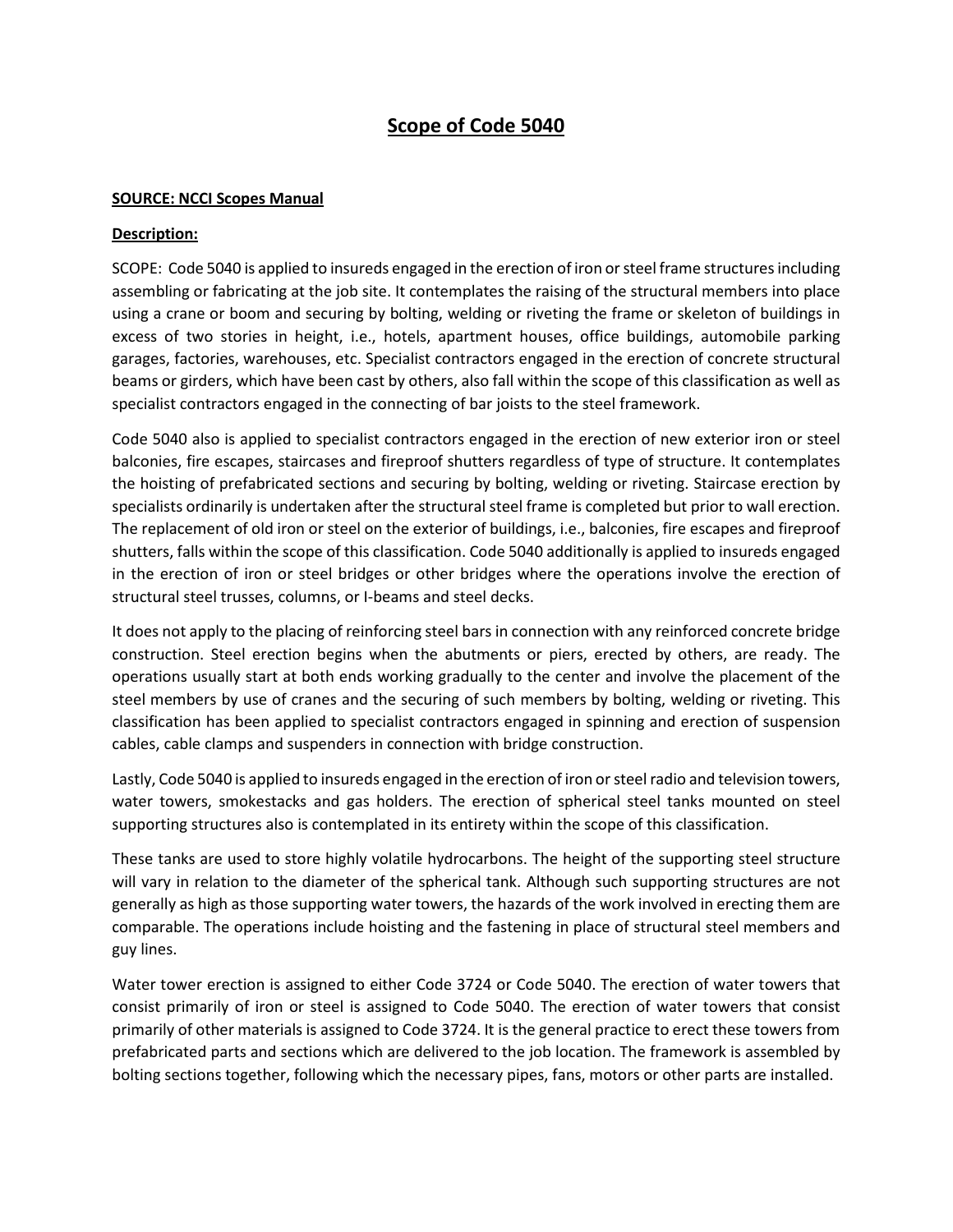Welding operations, whether performed by principal or specialist contractors, are considered incidental to the main iron or steel erection work and should be classified on the same basis as such work.

Please refer to Code 5403 for extra-territorial premium determination guidelines that may be applicable to insureds that have operations outside their headquarters' state.

### **Effective July 1, 2018:**

**(MA) State Addendum:** The scope of Code 5040 includes work performed at ground level for material staging, storage and sorting of steel, load preparation to ready structural steel members to be hoisted in place by hooking and unhooking payload, as well as the operation and maintenance of the hoisting device by members of the steel erection crew. Code 5040 encompasses all tasks (e.g., bolting, riveting and welding) related to connecting steel members, joists, girders and trusses, including the process of lining, levelling and plumbing of the steel frame members by performing the final bolt tightening and shimming to ensure proper positioning. Code 5040 also contemplates installing bracing members and connections, such as purlins, ties and knee braces, used to add stability during the erection and deck concreting. The installation of metal decking, which serves (1) to provide a work platform at each floor level, (2) as a crash deck to protect workers on lower levels from falling objects, and (3) as the form work necessary for pouring the concrete floors, is considered incidental to the main iron or steel erection work and should be classified on the same basis as such work whether performed by principal or specialist contractors. The installation of edge protection, utilizing structural steel rail systemsthat are positioned during the erection phase to all perimeters and internal voids to prevent falls from heights, is also contemplated under Code 5040. All direct jobsite supervision responsible for the oversight of the above steel erection tasks falls within the scope of Code 5040.

In the event that a steel erection contractor is awarded a separate Miscellaneous Metals Package to install ornamental steel components (e.g., architectural steel, stairs, railings) at the same location, these operations are to be separately rated under Code 5102- Iron or Steel: Erection: Iron, Brass, or Bronze Erection – Not Structural – Interior.

The erection of pre-engineered steel buildings that exceed 30 feet in height is also included under Code 5040. These buildings typically consist of warehouses, self-storage buildings, hangers, and garages. They are fabricated in factories in kit form. The framing members are completely formed in the factory, typically including punching or drilling screw holes, which are used to attach the siding components and roof panels. The siding components and roof panels typically consist of roll-formed or corrugated sheet metal. Erection of these buildings involves screwing or bolting the prefabricated, pre-engineered components together. This includes all tasks (e.g., bolting, riveting and welding) related to connecting steel members, joists, girders and trusses, including the process of lining, levelling and plumbing of the steel frame members by performing the final bolt tightening and shimming to ensure proper positioning. The siding components and roof panels are then screwed to the framing members. Code 5040 includes work performed at ground level for material staging, storage and sorting of steel; load preparation to ready structural steel members to be hoisted in place; operation and maintenance of the hoisting device by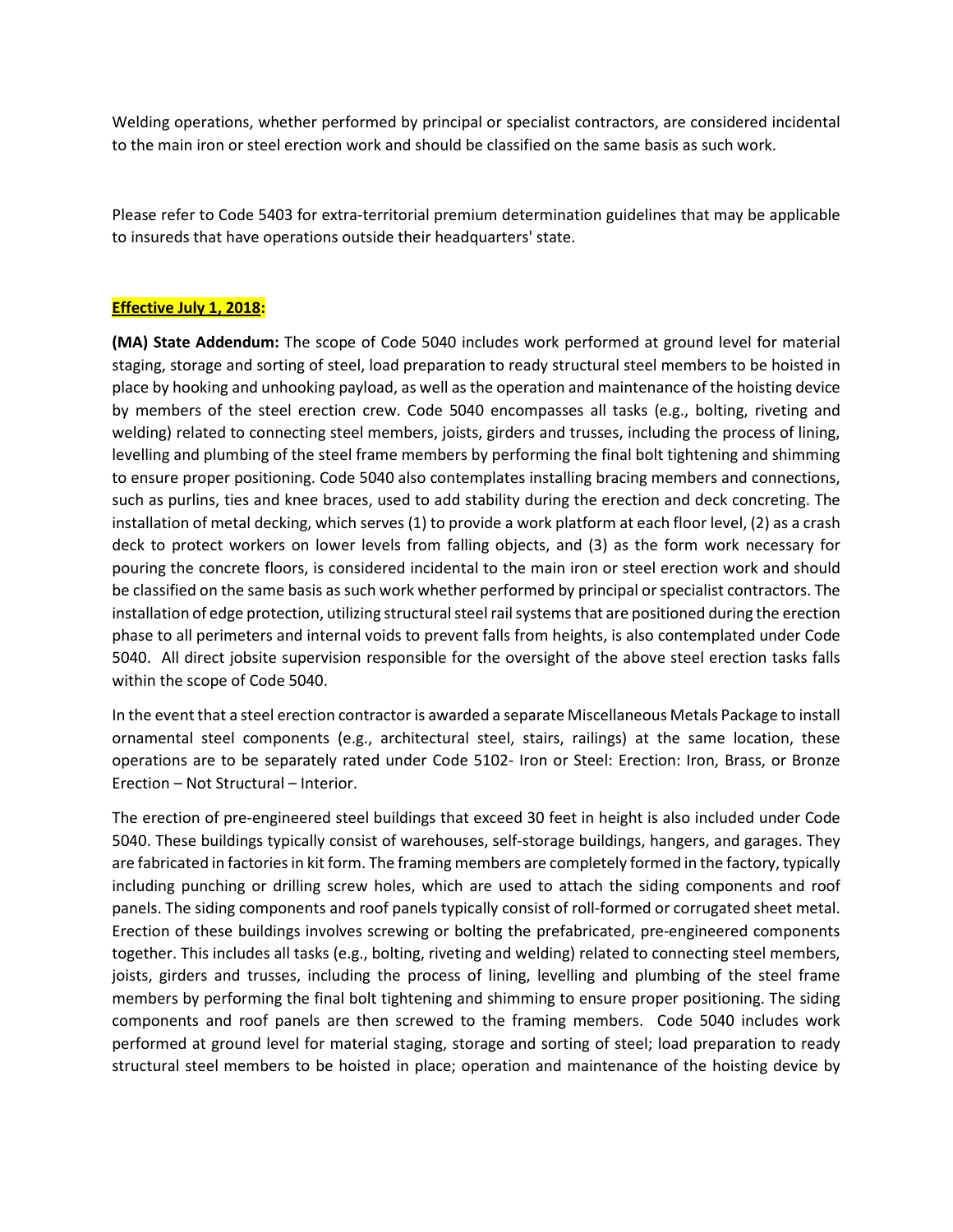members of the erection crew; and installation of the siding components and roof panels. All direct jobsite supervision responsible for the oversight of the above erection tasks falls within the scope of Code 5040.

Additionally, Code 5040 is applied to insureds engaged in the erection of iron or steel bridges or other bridges where the operations involve the erection of structural steel trusses, columns, or I-beams and steel decks. Code 5040 does not apply to the placing of reinforcing steel bars in connection with any reinforced concrete bridge construction. Steel erection begins when the abutments or piers, whether erected by principal or specialist contractor, are ready. The operations usually start at both ends working gradually to the center and involve the placement of the steel members by use of hoisting devices, such as cranes, and the securing of such members by bolting, welding or riveting. This classification applies to specialist contractors engaged in spinning and erection of suspension cables, cable clamps and suspenders in connection with bridge construction.

Code 3365 – Welding, etc., Code 9534 – Mobile Crane, etc., Code 5059 – Iron or Steel - Erection - Construction of Dwelling Not Over Two Stories in Height, and Code 5538 – Sheet Metal Work, etc., shall not be assigned at the same job or location to which Code 5040 applies.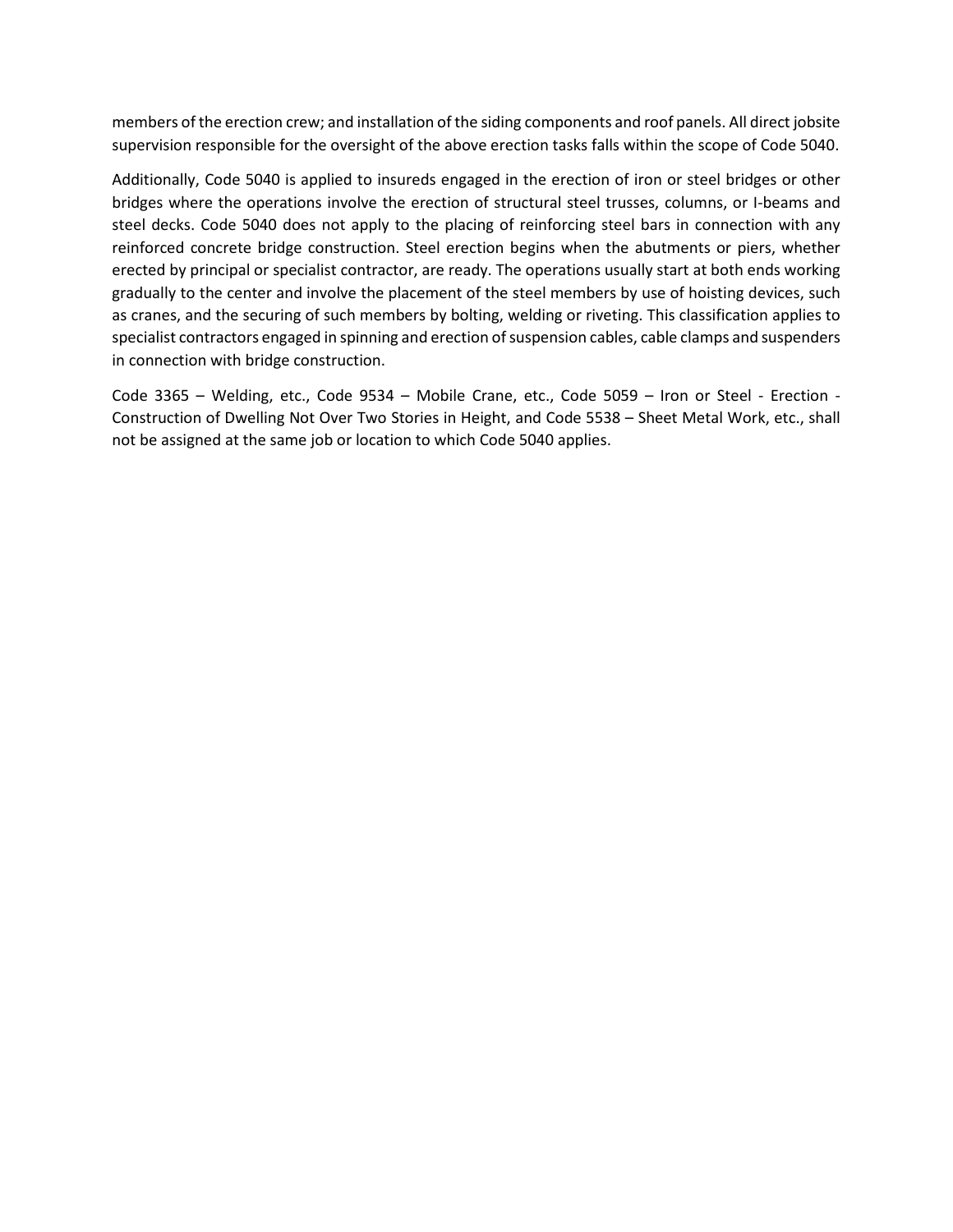## **Scope of Code 5059**

#### **SOURCE: NCCI Scopes Manual**

#### **Description:**

SCOPE Code 5059 is applied to insureds engaged in the erection of iron or steel frame structures, other than dwellings, including assembling or fabricating at the job site. It contemplates the raising of the structural members and securing by bolting, welding or riveting the frame or skeleton of buildings not over two stories in height, i.e., barns, garages, warehouses, aircraft hangars, Quonset huts, lunch stands, gasoline filling stations, etc. Specialist contractors engaged in the erection of concrete structural beams or girders, which have been cast by others, also fall within the scope of this classification as well as specialist contractors engaged in the connecting of bar joists to the steel framework. Sheet metal siding erection or interior or exterior light-gauge steel frame erection are properly subject to divisions of payroll as are other contracting operations where the rules of the manual relating to payroll division will permit.

Welding operations, whether performed by principal or by specialist contractors in connection with iron or steel erection, are considered incidental to Code 5059.

Please refer to Code 5403 for extra-territorial premium determination guidelines that may be applicable to insureds that have operations outside their headquarters' state.

## **Effective July 1, 2018:**

**(MA) State Addendum:** The scope of Code 5059 includes work performed at ground level for material staging, storage and sorting of steel, load preparation to ready structural steel members to be hoisted in place by hooking and unhooking payload, as well as the operation and maintenance of the hoisting device by members of the steel erection crew. Code 5059 encompasses all tasks (e.g., bolting, riveting and welding) related to connecting steel members, joists, girders and trusses, including the process of lining, levelling and plumbing of the steel frame members by performing the final bolt tightening and shimming to ensure proper positioning. Code 5059 also contemplates installing bracing members and connections, such as purlins, ties and knee braces, used to add stability during the erection and deck concreting. The installation of metal decking, which serves (1) to provide a work platform at each floor level, (2) as a crash deck to protect workers on lower levels from falling objects, and (3) as the form work necessary for pouring the concrete floors, is considered incidental to the main iron or steel erection work and should be classified on the same basis as such work whether performed by principal or specialist contractors. The installation of edge protection, utilizing structural steel rail systemsthat are positioned during the erection phase to all perimeters and internal voids to prevent falls from heights, is also contemplated under Code 5059. All direct jobsite supervision responsible for the oversight of the above steel erection tasks falls within the scope of Code 5059.

In the event that a steel erection contractor is awarded a separate Miscellaneous Metals Package to install ornamental steel components (e.g., architectural steel, stairs, railings) at the same location, these operations are to be separately rated under Code 5102- Iron or Steel: Erection: Iron, Brass, or Bronze Erection – Not Structural – Interior.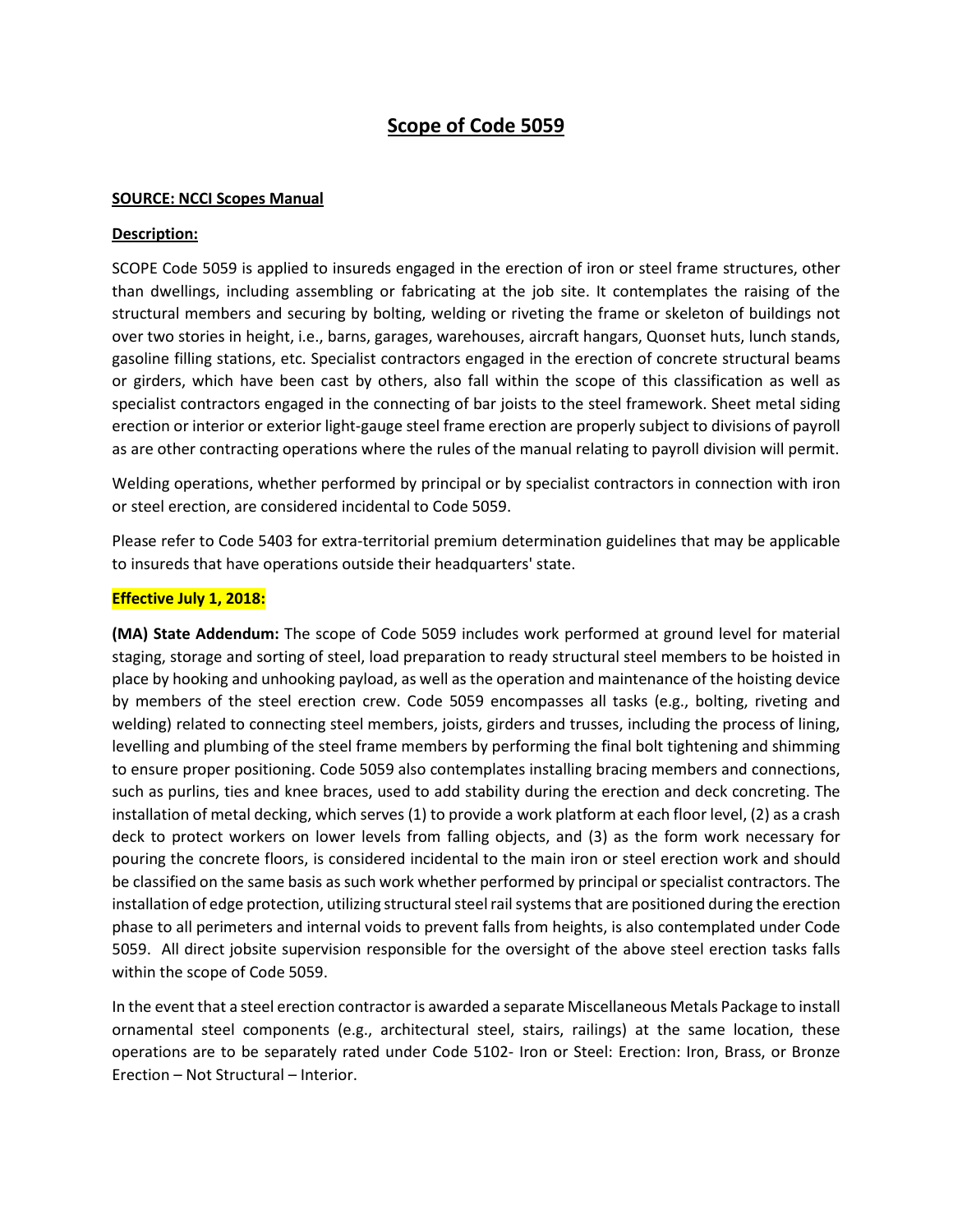The erection of pre-engineered steel buildings that do not exceed 30 feet in height is also included under Code 5059. These buildings typically consist of warehouses, self-storage buildings, hangers, and garages. They are fabricated in factories in kit form. The framing members are completely formed in the factory, typically including punching or drilling screw holes, which are used to attach the siding components and roof panels. The siding components and roof panels typically consist of roll-formed or corrugated sheet metal. Erection of these buildings involves screwing or bolting the prefabricated, pre-engineered components together. This includes all tasks (e.g., bolting, riveting and welding) related to connecting steel members, joists, girders and trusses, including the process of lining, levelling and plumbing of the steel frame members by performing the final bolt tightening and shimming to ensure proper positioning. The siding components and roof panels are then screwed to the framing members. Code 5059 includes work performed at ground level for material staging, storage and sorting of steel; load preparation to ready structural steel members to be hoisted in place; operation and maintenance of the hoisting device by members of the erection crew; and installation of siding components and roof panels. All direct jobsite supervision responsible for the oversight of the above erection tasks falls within the scope of Code 5059. Code 3365 – Welding, etc., Code 9534 – Mobile Crane, etc., Code 5040 – Iron or Steel - Erection – Frame Structures, and Code 5538 – Sheet Metal Work, etc., shall not be assigned at the same job or location to which Code 5059 applies.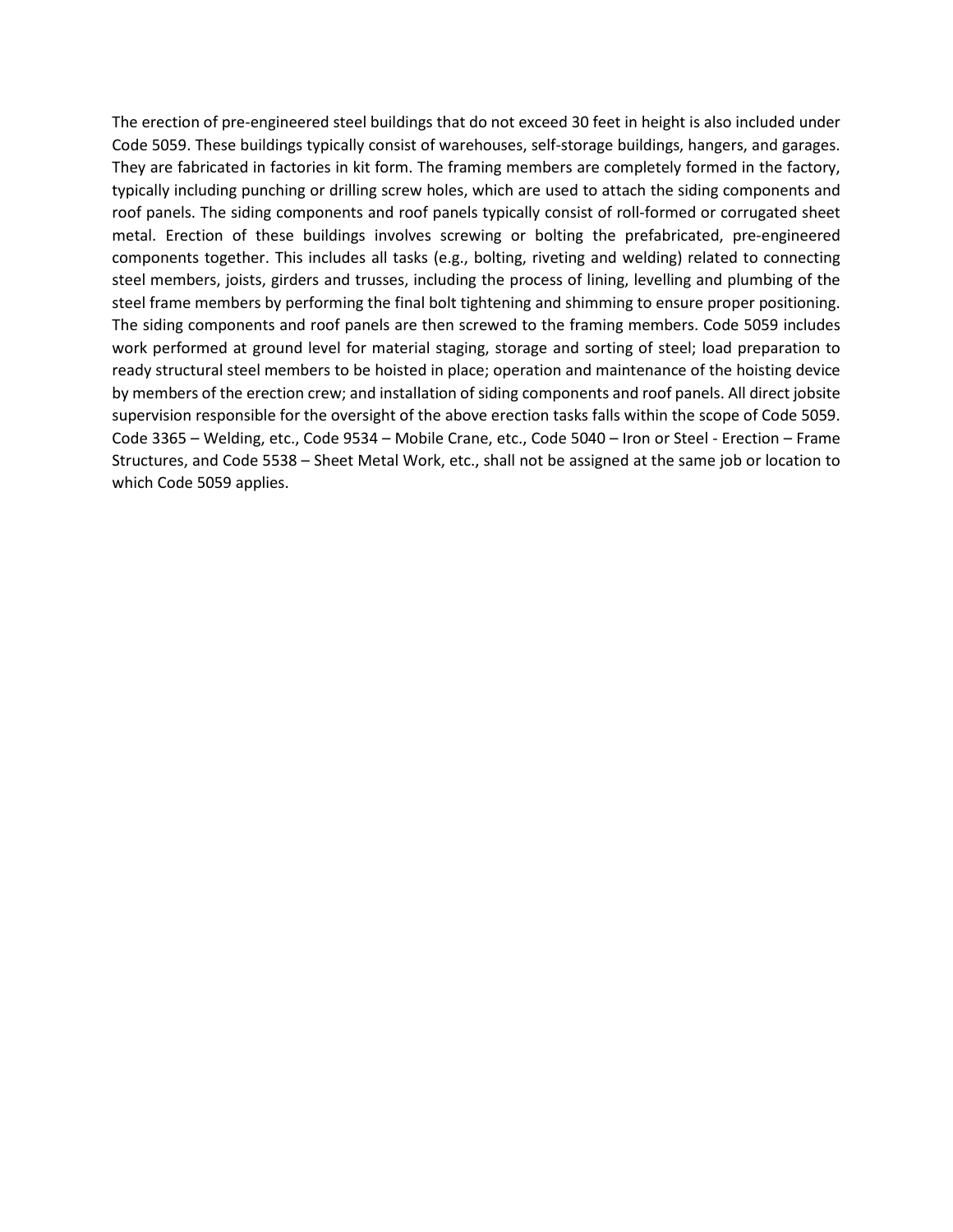# **Scope of Code 5538**

#### **SOURCE: NCCI Scopes Manual**

#### **Description:**

Code 5538, a "not otherwise classified" classification, includes outside sheet metal installation and any shop operations necessary to prepare the sheet metal for installation. The term "installation" contemplates operations ranging from the simple bolting of goods in place to more complex constructionlike operations. Sheet metal shops usually contain such machinery as circular or square shears, crimpers, brakes, beaders, punchers, riveters and other light metal working machines. Operations may include cutting, sizing, shaping, forming, welding, seaming, soldering and crimping of the sheet metal.

The sheet metal used may be galvanized iron, sheet iron, steel, tin, copper or aluminum. Most sheet metal used will seldom, if ever, exceed that of 14-gauge or 5/64 of an inch.

This classification contemplates the installation of items such as sheet metal furnaces, skylights, spouting and flashing.

The assignment of Code 5538 to these operations is based on the fact that while the aforementioned materials are lighter than sheet metal, the installation methods employed are similar for each type of material, be they of the lighter weight materials noted above or of the sheet metal variety.

Refer to Code 5537 for those insureds engaged in the erection or installation of duct work for heating, ventilation and air-conditioning systems when all or a majority portion of the work for an HVAC contract is performed by a single contractor.

Code 5538 additionally contemplates an entity that engages exclusively in the manufacture and erection of metal awnings as well as an entity that exclusively erects metal awnings.

Sheet metal siding installed on the exterior of a steel frame structure is assigned to Code 5538.

Certain types of sheet metal storage facilities, commonly referred to as "Butler Bins" when built using conventional construction methods, are assigned to the appropriate contracting classification covering each phase of the operation (e.g., Code 5538 for siding installation; Code 5551 for roofing; Code 6217 for excavation). When these types of structures are built using the "jack-up" method of assembly, which is performed at ground level, Code 5538 is applied to the siding installation as well as the roof assembly.

The construction of sheet metal Quonset-type structures (residential or commercial) is contemplated by Code 5538. Inasmuch as there is no distinction between the sides and roof (a continuous curve), the entire construction operation is classified to Code 5538. The roofing classification is not applicable to the "roofing" portion of this type of construction.

Silo erection when the silo is constructed from metal or glass fused to steel is also contemplated by Code 5538.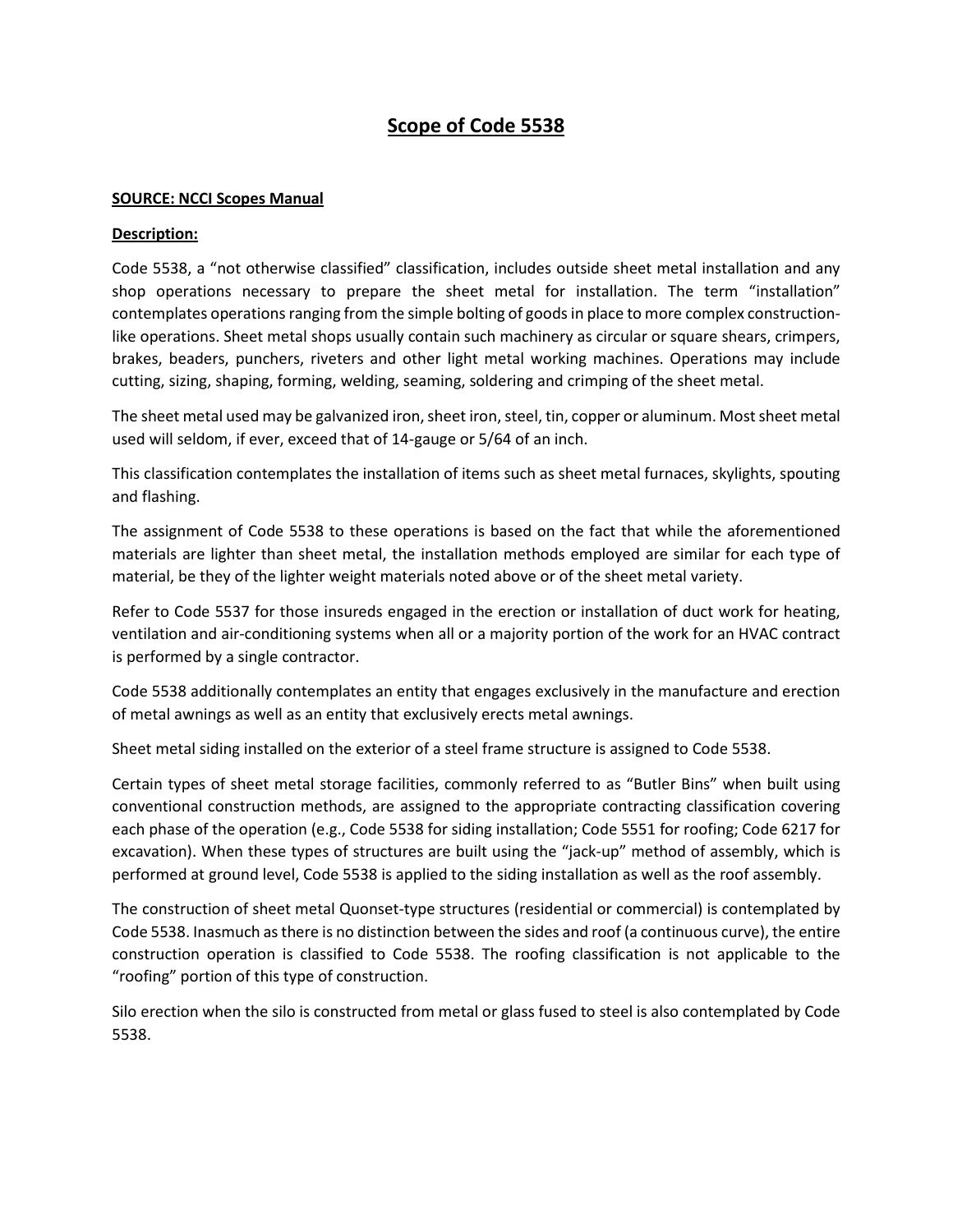Additional representative operations that have been assigned to Code 5538 include sheet metal decking including installation for sub-roofs or floors; the erection of telephone booths; and the erection of sheet metal dustless clean-air rooms.

Code 5538 is applicable to aluminum or vinyl siding installation in MN and WI. Refer to Code 5645, 5651 or 5403 for these operations in other states.

Please refer to Code 5403 for extra-territorial premium determination guidelines that may be applicable to insureds that have operations outside their headquarters' state.

Certain Code 5538 operations are designated as "not otherwise classified" (NOC). These NOC operations shall apply to an insured only when no other classification more specifically describes the insured's operations. The following is a representative list of classifications somewhat related in nature to Code 5538 operations that are not assigned to Code 5538:

3076 Fireproof Equipment Mfg. 5537 Heating, Ventilation, Air-Conditioning and Refrigeration Systems—Installation, Service and Repair & Drivers.

3066 Sheet Metal Work—Shop

In addition to this representative list, one should review sources such as the alphabetical index in this manual to determine whether a classification other than Code 5538 or a classification other than one on the above list is applicable to the operations being reviewed for classification purposes.

### **Effective July 1, 2018:**

**(MA) State Addendum:** Sheet metal duct work performed on non-portable air-conditioning units is contemplated within the scope of Code 5538, as is the fabrication, erection or installation of duct work for heating systems (Code 5537 is N/A MA).

The construction of Quonset-type structures (residential, commercial, federal war housing or military reservation projects), Butler Bins, and pre-engineered steel buildings are contemplated by Codes 5059 (less than 30 feet in height) or 5040 (exceeding 30 feet in height). Codes 5059 and 5040 contemplates work performed at ground level for material staging, storage and sorting of steel; load preparation to ready structural steel members to be hoisted in place; operation and maintenance of the hoisting device by members of the erection crew; and installation of siding components and roof panels.

The installation of sheet metal decking, which serves (1) to provide a work platform at each floor level, (2) as a crash deck to protect workers on lower levels from falling objects, and (3) as the form work necessary for pouring the concrete floors, is considered incidental to the main iron or steel erection work and should be classified to Codes 5059 (less than 30 feet in height) or 5040 (exceeding 30 feet in height) whether performed by principal or specialist contractors.

Sheet metal siding installed on the exterior of a steel frame structure is assigned to the appropriate steel erection classification whether installed by principal or specialist contractors.

Code 5538 – Sheet Metal Work, etc., shall not be assigned at the same job or location to which Code 5059 or Code 5040 applies.